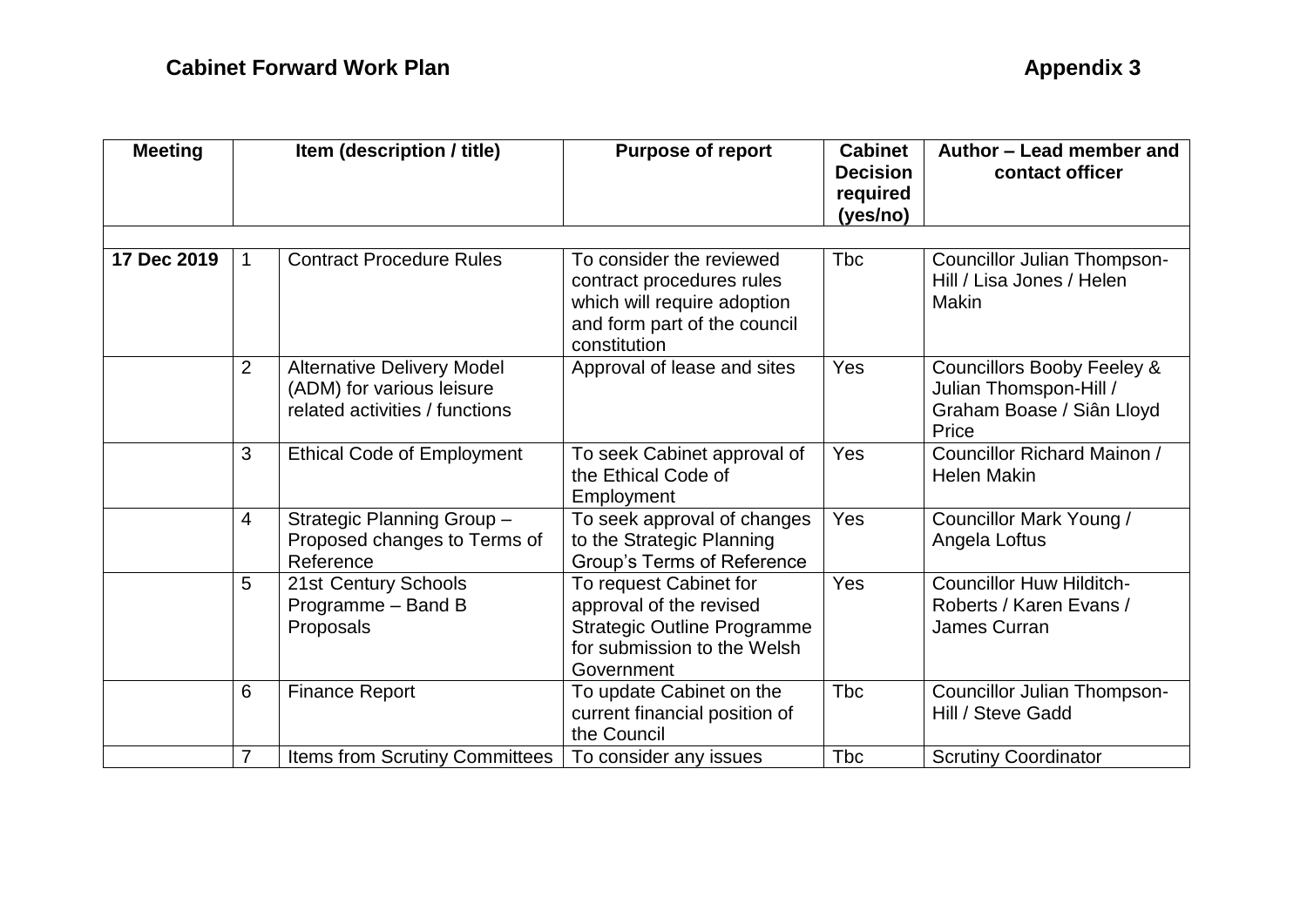| <b>Meeting</b> | Item (description / title) |                                                                                 | <b>Purpose of report</b>                                                                                                                                                                                                    | <b>Cabinet</b><br><b>Decision</b><br>required<br>(yes/no) | Author - Lead member and<br>contact officer                       |
|----------------|----------------------------|---------------------------------------------------------------------------------|-----------------------------------------------------------------------------------------------------------------------------------------------------------------------------------------------------------------------------|-----------------------------------------------------------|-------------------------------------------------------------------|
|                |                            |                                                                                 | raised by Scrutiny for<br>Cabinet's attention                                                                                                                                                                               |                                                           |                                                                   |
|                |                            |                                                                                 |                                                                                                                                                                                                                             |                                                           |                                                                   |
| 21 Jan 2020    | 1                          | Budget 2020/21 - Final<br>Proposals                                             | To consider a report setting<br>out proposals to finalise the<br>budget for 2020/21                                                                                                                                         | Tbc                                                       | Councillor Julian Thompson-<br>Hill / Steve Gadd                  |
|                | $\overline{2}$             | North Wales Growth Bid<br>Governance Agreement 2                                | To approve the governance<br>arrangements in relation to<br>the implementation of the<br>growth deal                                                                                                                        | Yes                                                       | Councillor Hugh Evans /<br>Graham Boase / Gary<br>Williams        |
|                | 3                          | <b>Llangollen Business</b><br><b>Improvement District (BID)</b>                 | To agree to support the BID<br>and delegate authority to the<br>Corporate Director: Economy<br>and Public Realm to cast the<br>votes in respect of each of<br>the Council's eligible rateable<br>properties in the BID area | Yes                                                       | <b>Councillor Hugh Evans / Mike</b><br>Horrocks / Carolyn Brindle |
|                | 4                          | Housing Rent Setting &<br><b>Housing Revenue and Capital</b><br>Budgets 2020/21 | To seek approval for the<br>proposed annual rent<br>increase for council housing<br>and to approve the Housing<br><b>Revenue Account Capital</b><br>and Revenue Budgets for<br>2020/21 and Housing Stock                    | Yes                                                       | <b>Councillor Julian Thompson-</b><br>Hill / Geoff Davies         |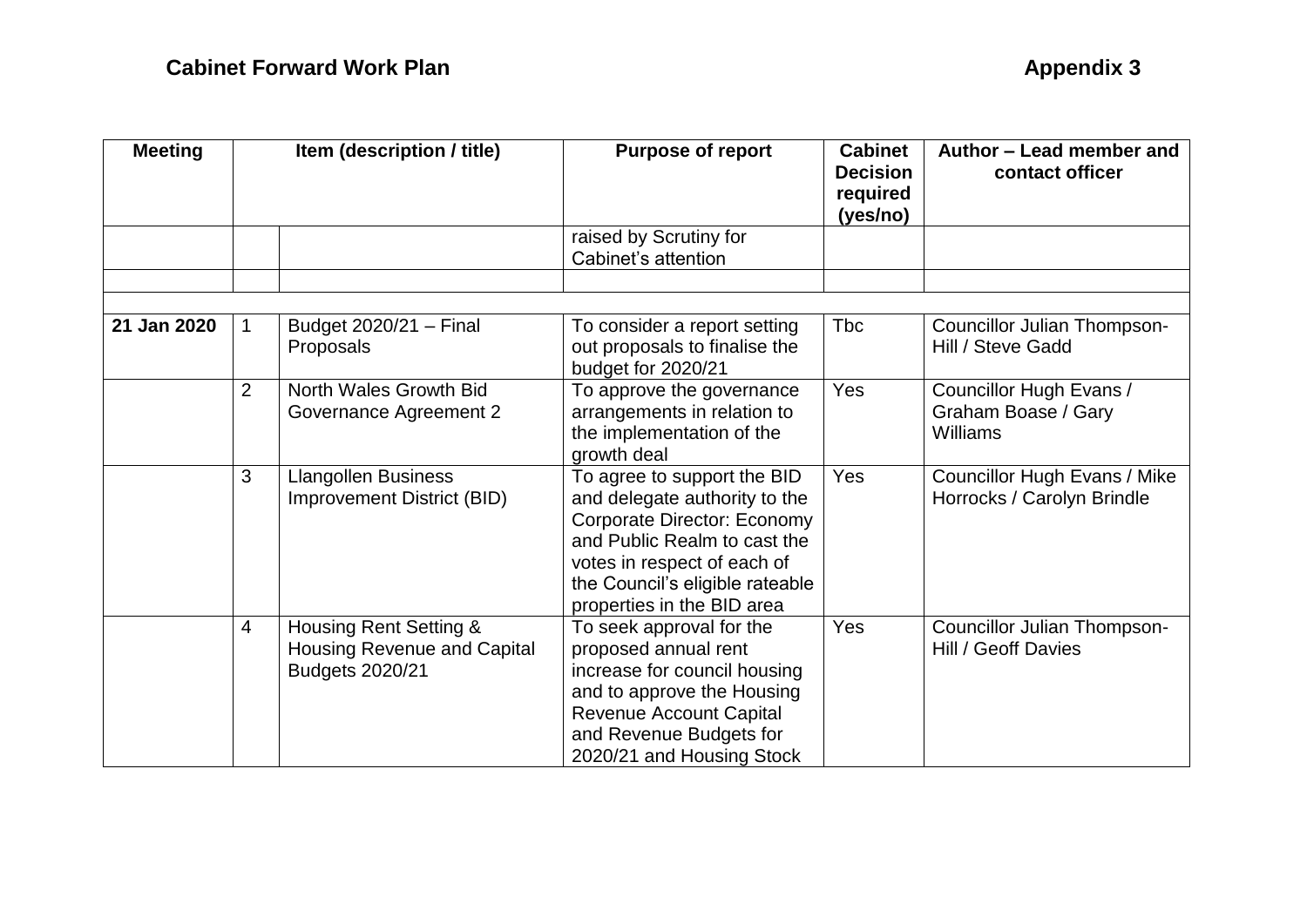| <b>Meeting</b> | Item (description / title) |                                              | <b>Purpose of report</b>                                                                                                                          | <b>Cabinet</b><br><b>Decision</b><br>required<br>(yes/no) | Author - Lead member and<br>contact officer             |  |
|----------------|----------------------------|----------------------------------------------|---------------------------------------------------------------------------------------------------------------------------------------------------|-----------------------------------------------------------|---------------------------------------------------------|--|
|                |                            |                                              | <b>Business Plan</b>                                                                                                                              |                                                           |                                                         |  |
|                | 5                          | <b>Gypsy and Traveller Site</b><br>Provision | To discuss and approve<br>Council owned sites for<br>submission through the LDP<br>process for Gypsy and<br>Traveller accommodation<br>(transit). | Yes                                                       | Councillor Mark Young /<br>David Lorey / Angela Loftus  |  |
|                | 6                          | <b>Highways Code of Practice</b>             | To ratify the Code of Practice<br>for use by the Highway<br>Authority                                                                             | Yes                                                       | Councillor Brian Jones / Tony<br>Ward / Tim Towers      |  |
|                | $\overline{7}$             | <b>Finance Report</b>                        | To update Cabinet on the<br>current financial position of<br>the Council                                                                          | <b>T</b> bc                                               | <b>Councillor Julian Thompson-</b><br>Hill / Steve Gadd |  |
|                | 8                          | Items from Scrutiny Committees               | To consider any issues<br>raised by Scrutiny for<br>Cabinet's attention                                                                           | <b>T</b> bc                                               | <b>Scrutiny Coordinator</b>                             |  |
| 18 Feb 2020    | $\mathbf 1$                | <b>Finance Report</b>                        | To update Cabinet on the<br>current financial position of<br>the Council                                                                          | <b>T</b> bc                                               | <b>Councillor Julian Thompson-</b><br>Hill / Steve Gadd |  |
|                | $\overline{2}$             | Items from Scrutiny Committees               | To consider any issues<br>raised by Scrutiny for<br>Cabinet's attention                                                                           | <b>T</b> bc                                               | <b>Scrutiny Coordinator</b>                             |  |
|                |                            |                                              |                                                                                                                                                   |                                                           |                                                         |  |
| 24 Mar 2020    | 1                          | <b>Finance Report</b>                        | To update Cabinet on the                                                                                                                          | <b>Tbc</b>                                                | Councillor Julian Thompson-                             |  |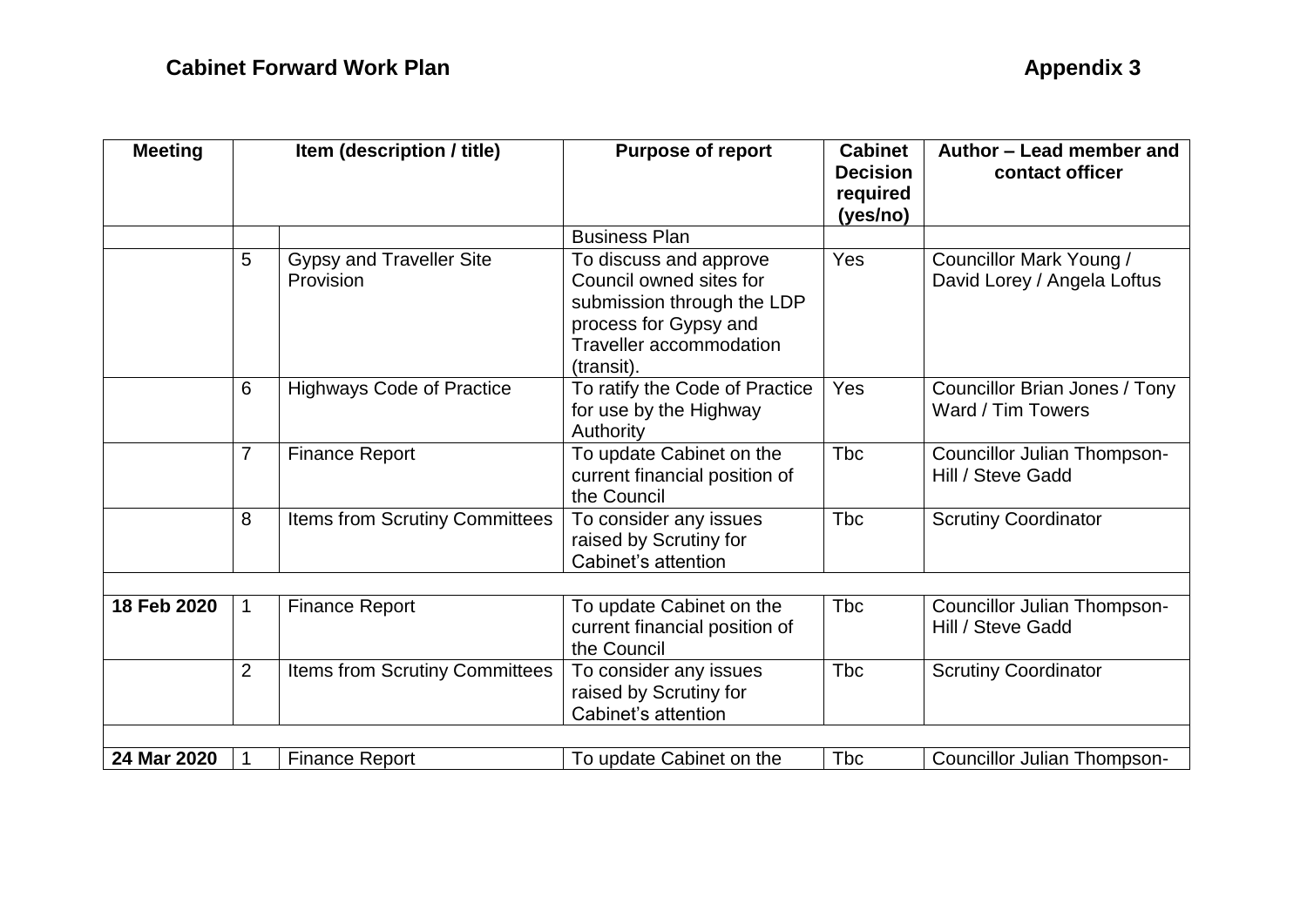| <b>Meeting</b> | Item (description / title) |                                       | <b>Purpose of report</b>                                                 | <b>Cabinet</b><br><b>Decision</b><br>required<br>(yes/no) | Author - Lead member and<br>contact officer             |
|----------------|----------------------------|---------------------------------------|--------------------------------------------------------------------------|-----------------------------------------------------------|---------------------------------------------------------|
|                |                            |                                       | current financial position of<br>the Council                             |                                                           | Hill / Steve Gadd                                       |
|                | $\overline{2}$             | <b>Items from Scrutiny Committees</b> | To consider any issues<br>raised by Scrutiny for<br>Cabinet's attention  | <b>T</b> bc                                               | <b>Scrutiny Coordinator</b>                             |
|                |                            |                                       |                                                                          |                                                           |                                                         |
|                |                            |                                       |                                                                          |                                                           |                                                         |
| 29 Apr 2020    |                            | <b>Finance Report</b>                 | To update Cabinet on the<br>current financial position of<br>the Council | <b>T</b> bc                                               | <b>Councillor Julian Thompson-</b><br>Hill / Steve Gadd |
|                | $\overline{2}$             | <b>Items from Scrutiny Committees</b> | To consider any issues<br>raised by Scrutiny for<br>Cabinet's attention  | <b>T</b> bc                                               | <b>Scrutiny Coordinator</b>                             |
|                |                            |                                       |                                                                          |                                                           |                                                         |
|                |                            |                                       |                                                                          |                                                           |                                                         |

## *Note for officers – Cabinet Report Deadlines*

| <b>Meeting</b> | <b>Deadline</b> | <b>Meeting</b> | <b>Deadline</b> | <b>Meeting</b> | <b>Deadline</b> |
|----------------|-----------------|----------------|-----------------|----------------|-----------------|
|                |                 |                |                 |                |                 |
| December       | 3 December      | January        | Januarv         | February       | February        |

Updated 19/11/19 - KEJ